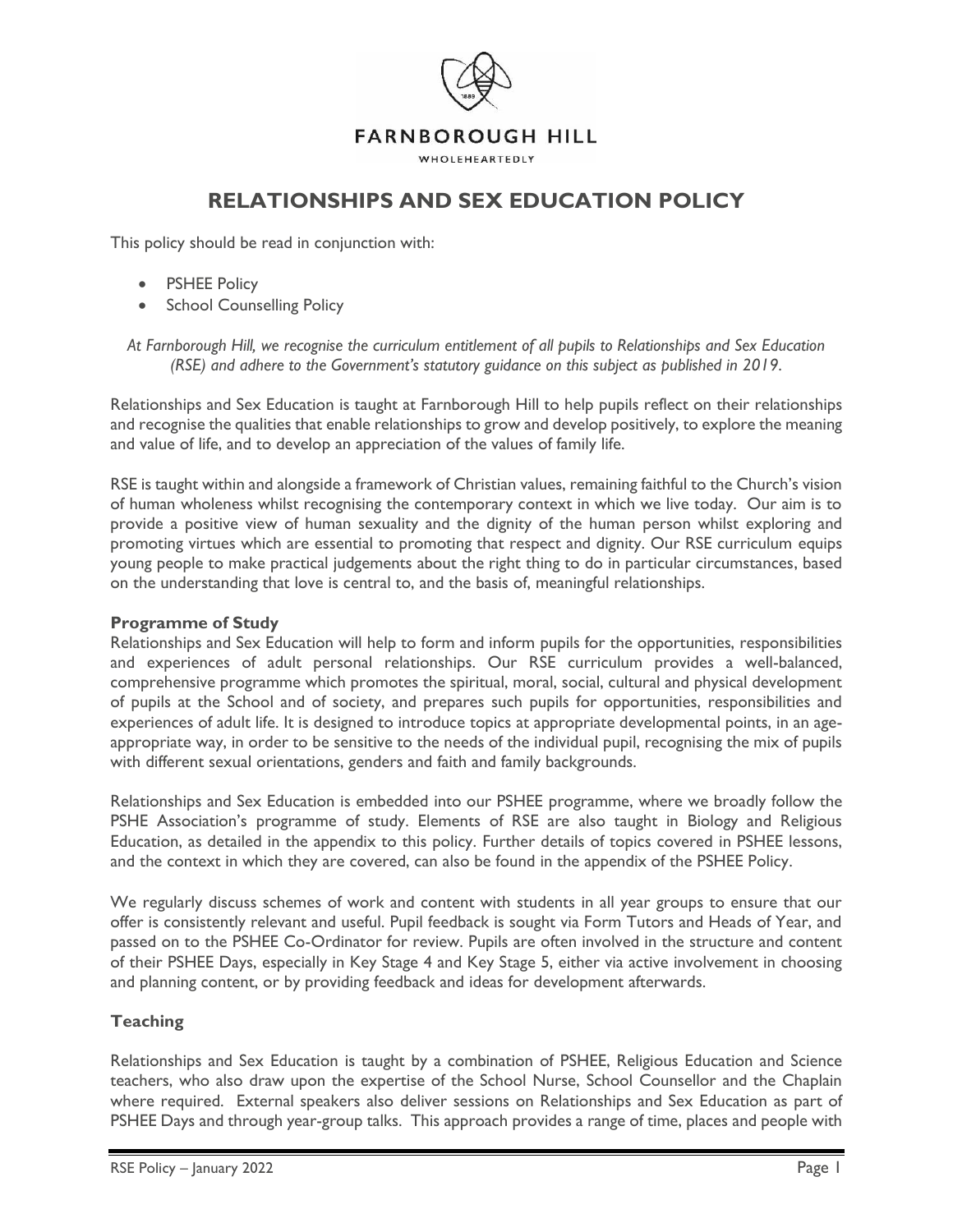whom pupils can explore and develop their views and share their concerns, confident that they will be listened to sensitively. Farnborough Hill is a place where everyone should feel valued for their innate dignity, even if young people are struggling to find themselves.

The PSHEE Co-Ordinator, the Head of RE and members of the Biology Department who teach Relationships and Sex Education attend in service training as available, and regular INSET training is provided for Form Tutors in their role as PSHEE teachers.

# **Assessment and Reporting**

The delivery of PSHEE and RSE is monitored by the PSHEE Co-Ordinator, supported by the Heads of Year, through consultation with pupils and Form Tutors, and via regular learning walks. Pupils' development in RSE is monitored by Form Tutors, through discussion and other activities as part of the PSHEE curriculum.

Parents receive a full written report on their daughter's progress in PSHEE as part of the annual report cycle and, where appropriate, this will cover the relevant aspects of RSE.

# **Confidentiality**

At Farnborough Hill we would hope to create within the classroom an environment of support where everyone feels comfortable about expressing their views and concerns. However, members of staff cannot and should not promise total confidentiality. If a pupil asks for help or advice from any member of staff it should be made very clear that any disclosures may be passed onto the Deputy Head - Pastoral as the Designated Safeguarding Lead (DSL), the Assistant Head (Head of Sixth Form) as the Deputy Designated Safeguarding Lead (DDSL) or the Head.

# **Child Safeguarding Procedures**

All issues of a safeguarding and child protection nature are referred in the first instance to the Deputy Head - Pastoral as DSL. If the Deputy Head - Pastoral is unavailable then referrals are made to the Assistant Head - Head of Sixth Form as the DDSL or to the Head. Additionally, the School Nurse is always available for pupils to discuss issues pertaining to safeguarding matters and, depending on the nature of the issue, it may sometimes be appropriate to advise pupils to seek advice and support from the School Nurses.

# **Child Withdrawal Procedure**

Parents are the first teachers of their children and have the most significant influence in enabling them to grow and mature and to form healthy relationships. Our teaching of PSHEE and specifically RSE is positioned alongside this premise and all parents have access to the school's Relationships and Sex Education Policy. At the start of each academic year, the Heads of Year will write to parents outlining the PSHEE and RSE topics that their daughter will be studying during the course of the year, along with letters from the PSHEE Co-Ordinator prior to PSHEE Days and year group talks as appropriate. Through these communications, and events such as Pastoral Parents' Evenings, as well as regular informal contact between Heads of Year and parents, feedback is sought and relevant staff available for consultation and discussion where required.

Parents have the right to request that their child be withdrawn from some or all of the Sex Education delivered as part of the PSHEE and RSE programme and, if parents do wish to withdraw their daughter they must write to the Head in the first instance to request this. Parents may make requests to withdraw their daughter up to and until three terms before the pupil turns 16. After that point, if the child wishes to receive sex education, rather than be withdrawn, the School will make arrangements to provide the child with sex education during one of those terms. Before granting any such request, the Head will discuss the request with parents and, as appropriate, with the child to ensure that the wishes of all parties are considered and understood, and to clarify the nature and purpose of the curriculum. The school will document this process and ensure that a record is kept. If a pupil is withdrawn from sex education, the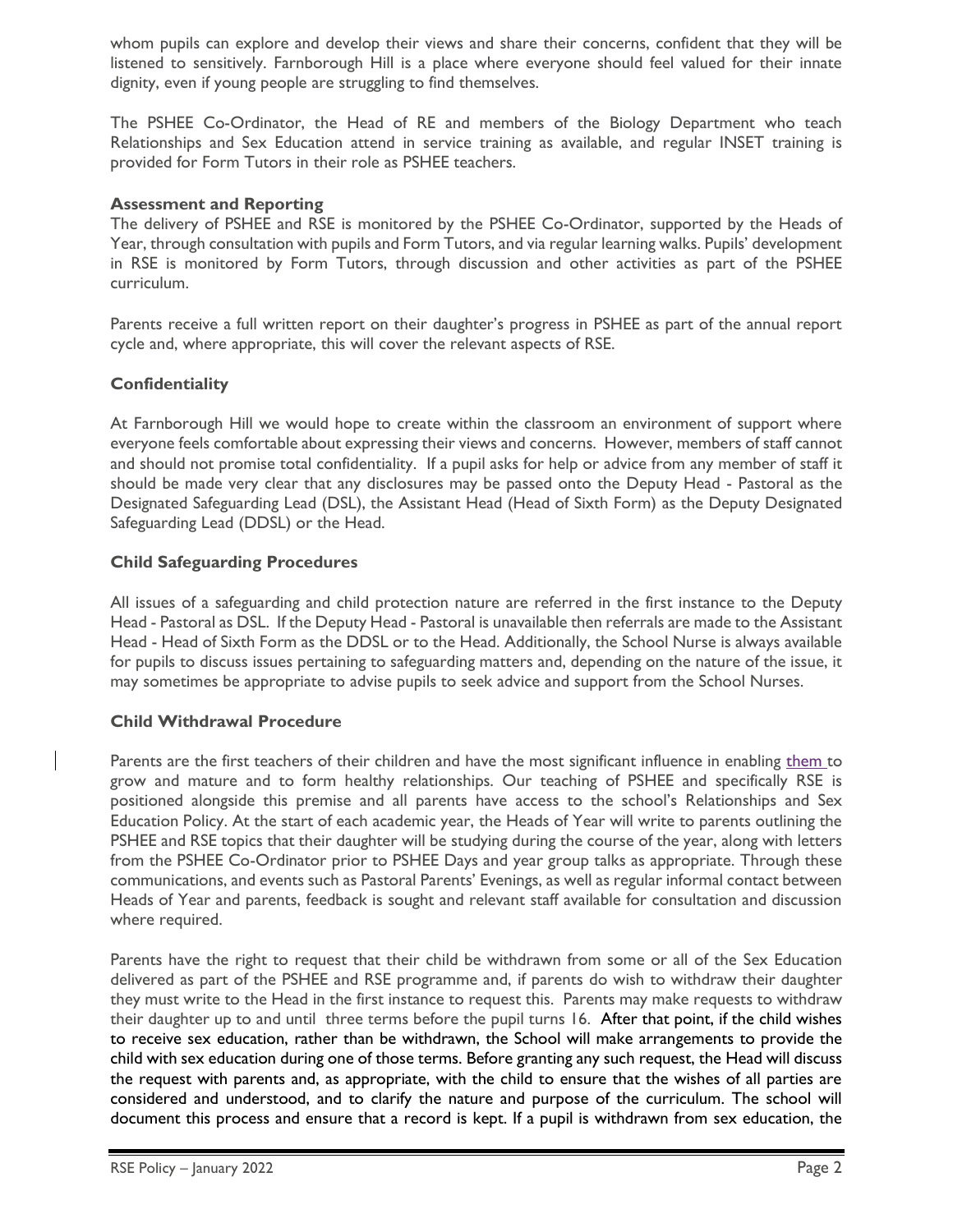school will ensure that the pupil receives appropriate, purposeful education during the period of withdrawal. This will vary from pupil to pupil and an alternative programme of study will be agreed with relevant parties on a case-by-case basis.

There is no right to withdraw from Relationships Education or Health Education. Pupils also may not be withdrawn from the statutory elements of Relationships and Sex Education as laid down in Government guidance, or from the elements of Relationships and Sex Education that are covered by GCSE examination specifications in Biology, Combined Science or Religious Education.

# **Concerns**

Concerns relating to any aspect of the Relationships and Sex Education programme should be made in writing to the Head.

# **Special Education Needs and Disabilities**

Relationships and Sex Education must be accessible for all pupils. Teaching will be differentiated and personalised to ensure that the content is accessible for all pupils, including those with SEND. Teaching will be sensitive, age appropriate, developmentally appropriate and delivered with reference to the law. When designing and teaching RSE, the school will take into consideration that some pupils are more vulnerable to exploitation, bullying and other issues on account of their SEND.

# **Equality**

The School will ensure that the needs of all pupils are appropriately met and that all pupils understand the importance of equality and respect, with particular regard to the Protected Characteristics in the Equality Act 2010.

*This policy and the Schemes of Work are reviewed annually by the PSHEE Co-ordinator, Deputy Head - Pastoral and the Head.*

*The next review is due in January 2023.*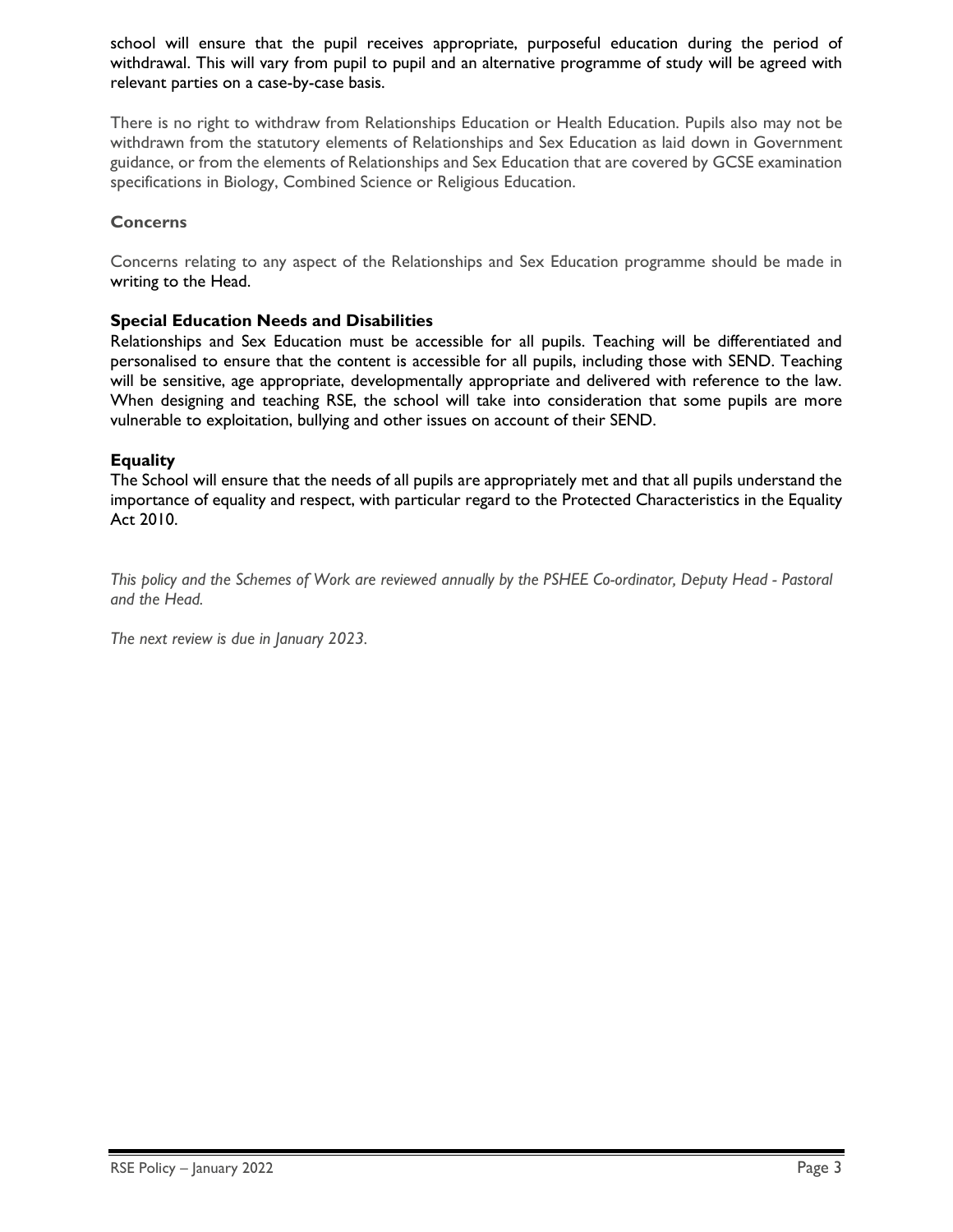# **APPENDIX 1 – Breakdown of RSE across Curriculum**

|                   | <b>PSHEE</b>                              | <b>Biology</b>                | <b>Religious Education</b>  | <b>External Speakers</b>  |
|-------------------|-------------------------------------------|-------------------------------|-----------------------------|---------------------------|
| Year 7            | • Making Friendships                      | • Puberty                     |                             | Year Group Talk:          |
|                   | • Maintaining Friendships                 | • Menstrual Cycle             |                             | • Menstruation            |
|                   | • Social Influences and Peer              | • Human Reproductive system   |                             | • Puberty & Hygiene       |
|                   | Pressure                                  | • Sexual Reproduction         |                             |                           |
|                   | • Developing Emotional                    | • Fertilisation and pregnancy |                             |                           |
|                   | Vocabulary                                |                               |                             |                           |
|                   | • Relationship Values (incl               |                               |                             |                           |
|                   | internal and external                     |                               |                             |                           |
|                   | influences)                               |                               |                             |                           |
|                   | • Romantic Relationships (incl            |                               |                             |                           |
|                   | LGBTQ+)                                   |                               |                             |                           |
|                   | • Family Life and Parenting               |                               |                             |                           |
| Year <sub>8</sub> | • Social Influences and Peer              |                               |                             | <b>PSHEE Day:</b>         |
|                   | Pressure (incl gang issues)               |                               |                             | · Identity                |
|                   | • Relationship Values (incl               |                               |                             | • Self-Confidence         |
|                   | internal and external                     |                               |                             | • Resisting Peer Pressure |
|                   | influences)                               |                               |                             |                           |
|                   | • Romantic Relationships (incl            |                               |                             |                           |
|                   | LGBTQ+)                                   |                               |                             |                           |
|                   | • Family Life and Parenting               |                               |                             |                           |
| Year 9            | • Social Influences and Peer              | • Contraception               |                             | <b>PSHEE Day:</b>         |
|                   | Pressure (incl gang issues)               |                               |                             | • Relationship Values     |
|                   | • Coping with Conflict                    |                               |                             |                           |
|                   | • Developing emotional                    |                               |                             |                           |
|                   | vocabulary<br>• Relationship Values (incl |                               |                             |                           |
|                   | internal and external                     |                               |                             |                           |
|                   | influences)                               |                               |                             |                           |
|                   | • Romantic Relationships (incl            |                               |                             |                           |
|                   | LGBTQ+)                                   |                               |                             |                           |
|                   | • Boundaries and Consent                  |                               |                             |                           |
|                   | • Family Life and Parenting               |                               |                             |                           |
|                   | • "Sexting"                               |                               |                             |                           |
| Year 10           | • Social Influences and Peer              |                               | • Human Sexuality           | <b>PSHEE Day:</b>         |
|                   | Pressure                                  |                               | Sexual relationships before | · Identity                |
|                   |                                           |                               | and outside of marriage     | • Self-Confidence         |